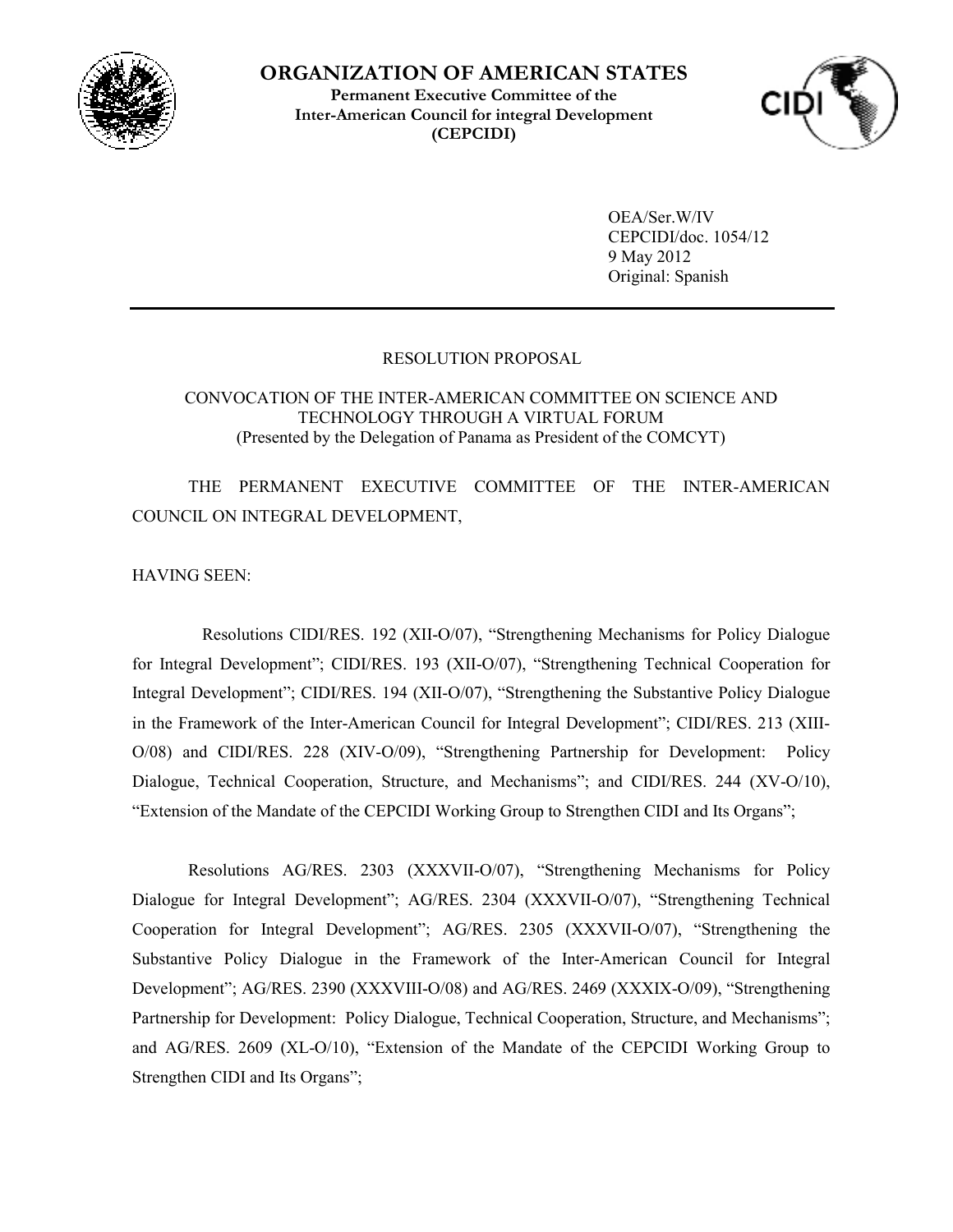Resolutions AG/RES. 2303 (XXXVII-O/07) and CIDI/RES. 178 (XI-O/06), "Strategic Plan for Partnership for Development 2006-2009"; AG/RES. 2474 (XXXIX-O/09), CIDI/RES. 218 (XIV-O/09), AG/RES. 2583 (XL-O/10), and CIDI/RES. 237 (XV-O/10), "Extension of the Term of the Strategic Plan for Partnership for Integral Development 2006-2009";

Resolution CEPCIDI/RES.175/10 (CLXIV-O/10), "Strengthening of the Special Multilateral Fund of the Inter-American Council for Integral Development (FEMCIDI): Establishment of a Transition Period Aimed at Putting into Practice the Proposed Structure for FEMCIDI"; and

Resolution CEPCIDI/doc.997/11, "Key Themes for Partnership for Development in the Science and Technology Sector within the Framework of the Special Multilateral Fund of the Inter-American Council for Integral Development";

CEPCIDI decision on the proposal of holding online the "design meeting" in science and technology (Phase III of the structure of FEMCIDI: programming schematic flowchart) CEPCIDI/doc.1034/12

## CONSIDERING:

That CEPCIDI defined the following two key themes for partnership for development in the science and technology sector within the framework of FEMCIDI: (i) Strengthening national quality infrastructure, with emphasis on metrology, to ensure competitiveness of micro, small and medium enterprises (MSMEs); and (ii) Promoting improvements in science and engineering education to foster innovation, entrepreneurship and competitiveness (including specialized networks, technology parks and business incubators for MSMEs), and the CEPCIDI considered and adopted the corresponding programmatic approaches (CEPCIDI/doc.1003/11 rev2 and CEPCIDI/doc.1004/11 rev2)

That the member states have been invited to submit project concepts based on these new programmatic approaches and that these project concepts were evaluated by the Non Permanent Specialized Committee on Science and Technology CENPES as approved by the CEPCIDI decision (CEPCIDI/doc.1034/12), the CENPES recommendations are contained in the Final Report of the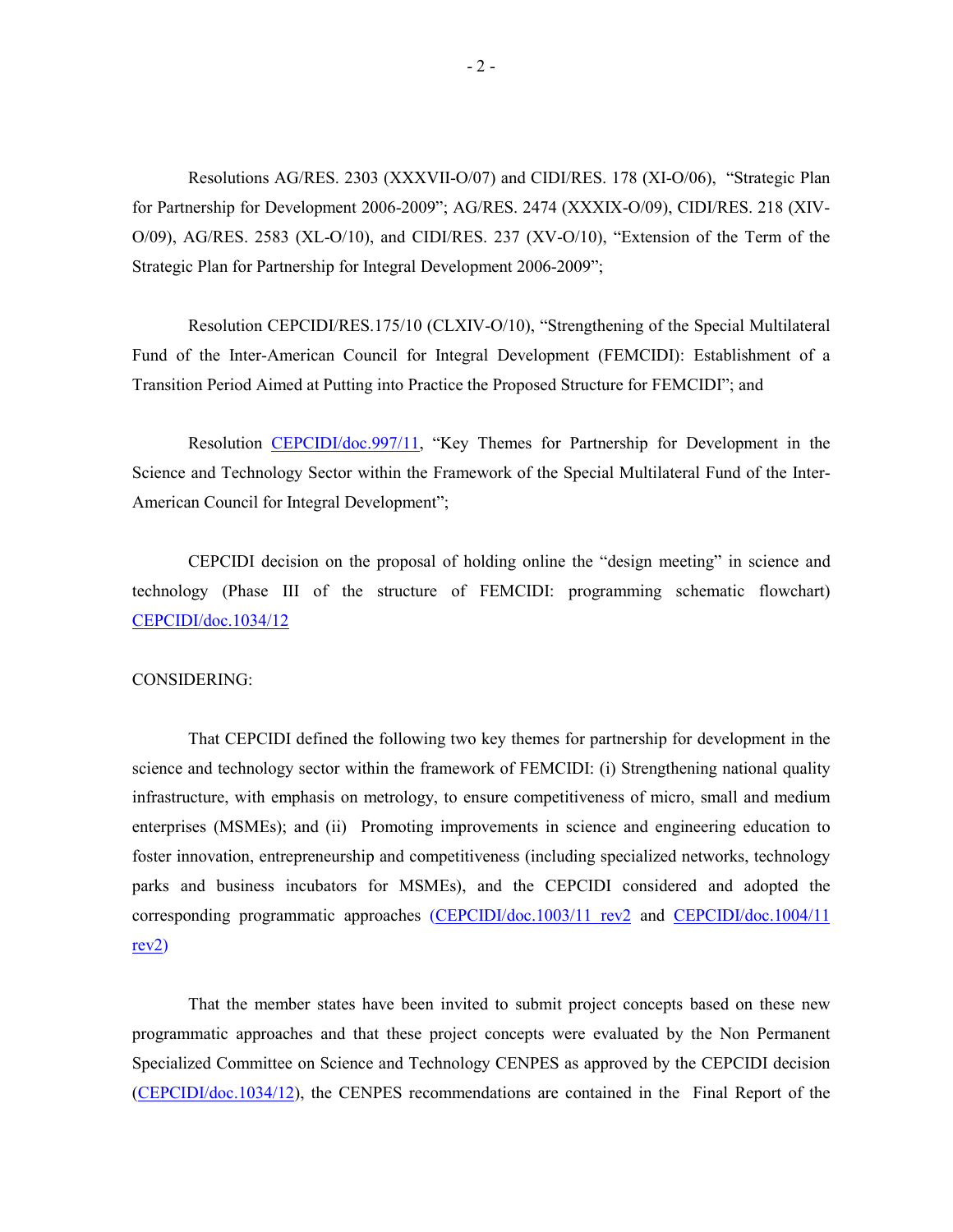Non Permanent Specialized Committee on Science and Technology – Phase 1: project concepts CIDI/CENPES/doc.10/12.

As a next step, and taking into consideration the Management Board decision made during the meeting held on April 17, 2012, the project concepts that went through the CENPES analysis process will enter the next phase of the new FEMCIDI structure. This next step is the Design Meeting that must be held virtually under the framework of the Inter-American Committee on Science and Technology;

HAVING SEEN the note from the President of the Inter-American Committee on Science and Technology COMCYT, proposing to hold a COMCYT Virtual Forum in order to complete the selection process of the science and technology projects to be financed by the Special Multilateral Fund of the Inter-American Council for Integral Development (FEMCIDI) for the 2010-2012 cycle, from July 18 to July 22, 2012.

## RESOLVES:

1. To acknowledge the particular importance of continuing to strengthen the Special Multilateral Fund of the Inter-American Council for Integral Development (FEMCIDI) and the next stages of its transition period aimed at putting into practice its proposed new structure.

2. To convene the Inter-American Committee on Science and Technology (COMCYT) to consider any project profiles submitted by the member states under the key themes approved by resolution CEPCIDI/doc.997/11 and its corresponding programmatic approaches (CEPCIDI/doc.1003/11 rev2 and CEPCIDI/doc.1004/11 rev2). This meeting will be held through a virtual forum that will remain open between June 18 and 22, 2012.

3. To use funds from the Chapter 7, Subprogram 72H of the program-budget for 2011 of the Organization for the translation of all previous, actual, and future documents of this COMCYT virtual forum in two languages.